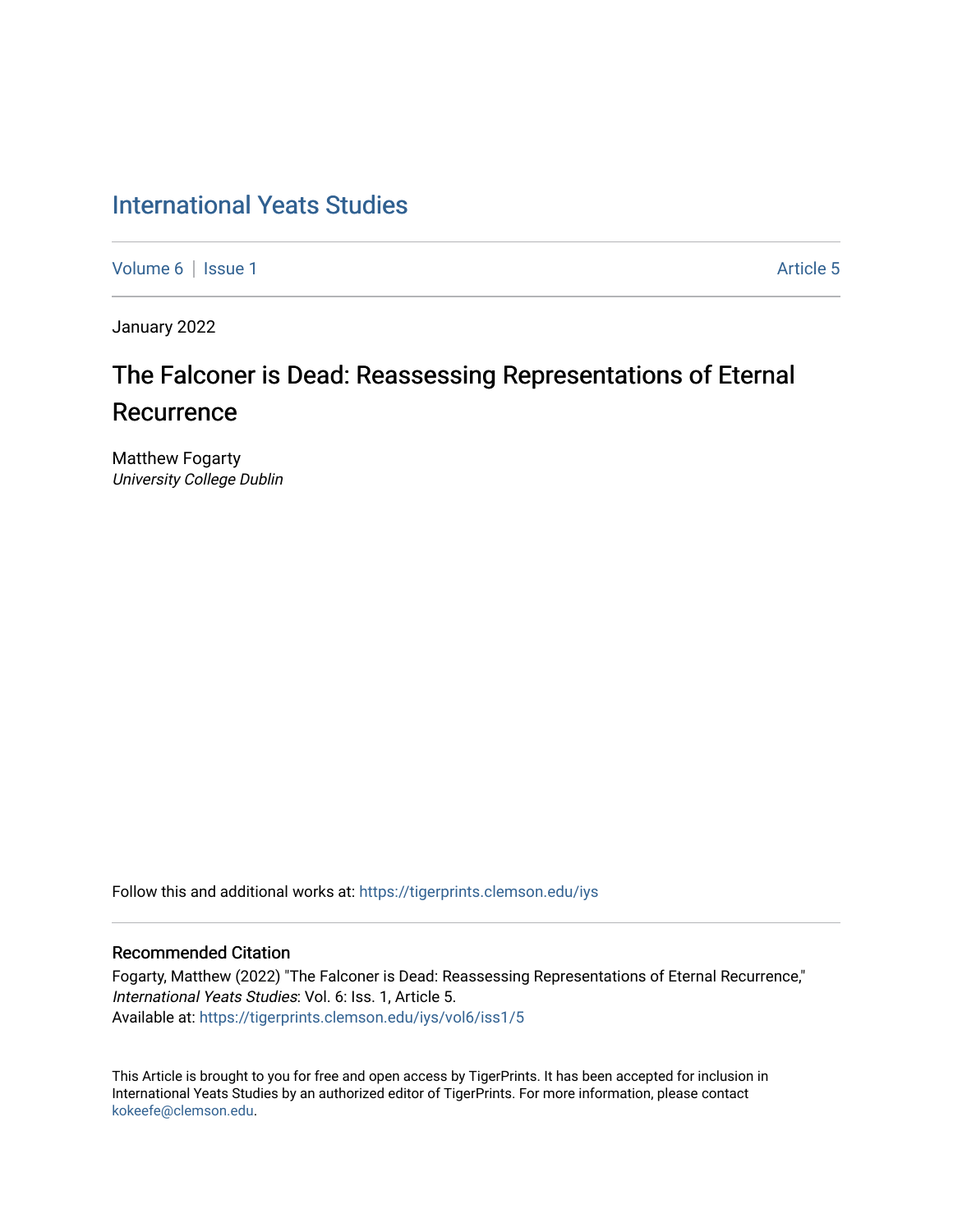# **The Falconer is Dead: Reassessing Representations of Eternal Recurrence**

### *Matthew Fogarty*

I n a letter addressed to Lady Gregory on December 26, 1902, William Butler Yeats first acknowledged the onset of what would become a lifelong fascination with Friedrich Nietzsche's philosophy: "Dear Friend," he confesses:

I have written to you little and badly of late I am afraid for the truth is you have a rival in Nietzsche, the strong enchanter. I have read him so much that I have made my eyes bad again. They were getting well it seemed. Nietzsche completes Blake & has the same roots—I have not read anything with so much excitement, since I got to love Morris's stories which have the same curious astringent joy (*CL3* 284)

Less than three months later, Yeats expressed comparable sentiments to the New York lawyer, John Quinn, who had recently gifted him all of the available English translations of Nietzsche's books:

I do not know how I can thank you too much for the three volumes on Nietzsche. I had never read him before, but find that I had come to the same conclusions on several cardinal matters. He is exaggerated and violent but has helped me very greatly to build up in my mind an imagination of the heroic life. His books have come to me at exactly the right moment, for I have planned out a series of plays which are all intended to be an expression of that life which seem[s] to me the kind of proud hard gift giving joyousness (*CL3* 313)1

The magnitude of Nietzsche's influence on Yeats has been well documented. However, those who have examined the specific nature and extent of this influence often note that Nietzsche's writing afforded Yeats a certain validation for values and ideas to which he already subscribed. As Otto Bohlmann succinctly puts it, Nietzsche provided "substantiation and a stable base for ideas Yeats might have felt unsure of."<sup>2</sup> This is not to denigrate in any way the scope of Nietzsche's importance to Yeats. Indeed, Conor Cruise O'Brien has even gone so far as to suggest that Yeats "might never have developed into a great poet without Nietzschean permissions."3 But the complexity surrounding the matter of Yeats and Nietzsche's intertextual relationship serves as a timely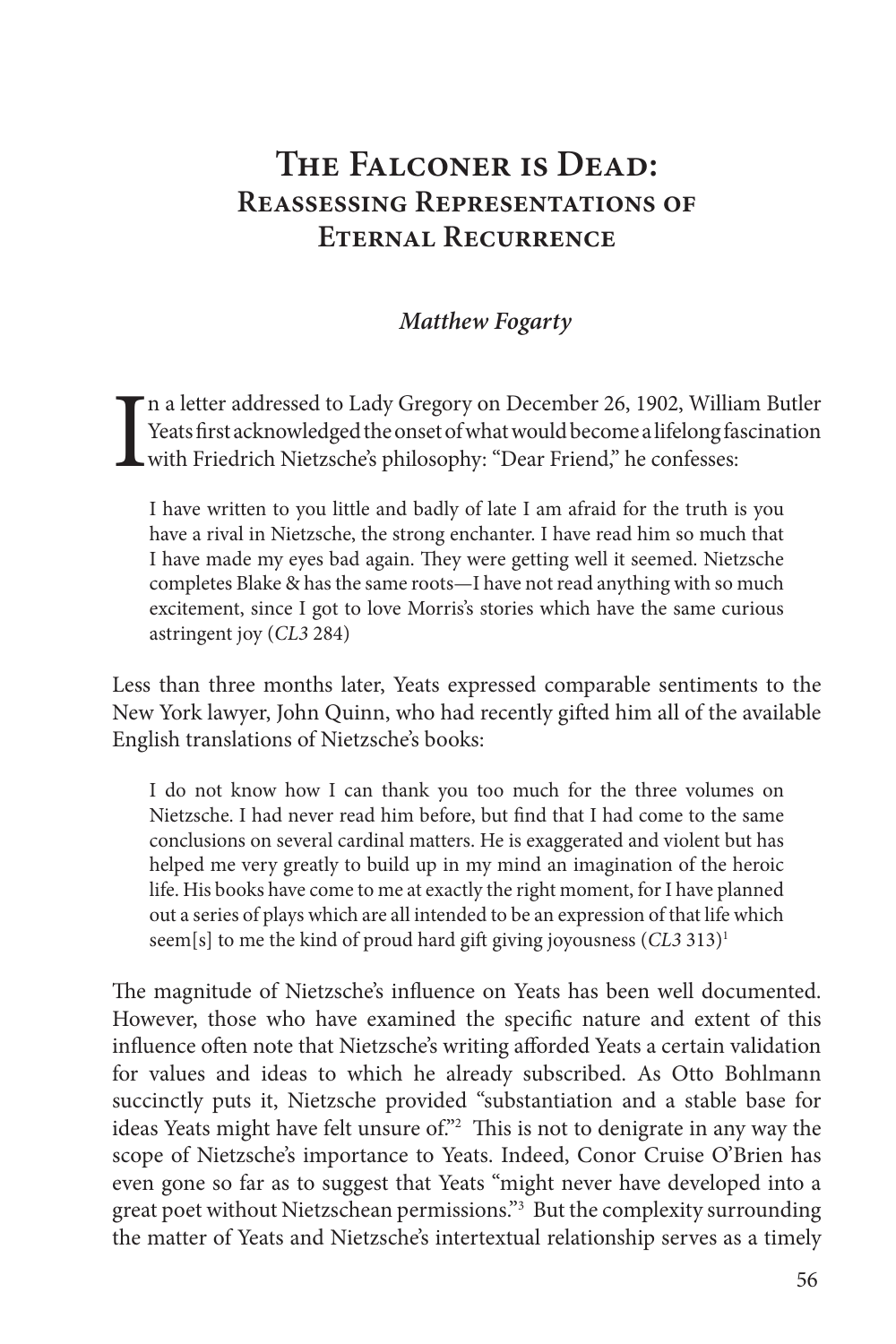reminder of the fraught theoretical terrain that invariably surrounds the question of authorial influence.

With this complexity in mind, this essay revisits the function that eternal recurrence performs in Yeats's middle-period occultism and re-evaluates its compatibility with the Nietzschean mode of eternal recurrence with which it has traditionally been aligned. It should be noted that there are representations of eternal recurrence in Yeats's later works that endorse the life-affirming potential that is in many ways the quintessential hallmark of Nietzsche's philosophy. In "A Dialogue of Self and Soul," for example, the speaker strikes a defiant and affirmative note: "I am content to live it all again / And yet again if it be life to pitch / Into the frogspawn of a blind man's ditch" (*VP* 479: 57– 59). Likewise, in "Lapis Lazuli," there is a certain tragic joy to be discerned from the speaker's contention that "All things fall and are built again / And those that build them again are gay" (*VP* 566: 35–36). However, the cyclical historical model that Yeats presents in *A Vision* relies upon a historiological construct that is far more deterministic than the sentiments expressed in these later works. Over the past fifty years, those who have explored how this historical model manifests in Yeats's literary work have repeatedly turned to "The Second Coming."4 Indeed, John Harrison has rightly pointed out that Yeats's "cyclical view of history" is not strictly compatible with Nietzsche's lifeaffirming antecedent.<sup>5</sup> However, I would argue that Harrison's distinction does not go far enough. Focusing on *A Vision* and "The Second Coming," this essay demonstrates that Yeats's historical metanarrative and the occult principles that bolster it are fundamentally incompatible with Nietzsche's philosophical values.

The theory of eternal recurrence is arguably the most elusive of the many elusive ideas that feature in Nietzsche's philosophy. In its most traditional form, the theory proposes that, "whatever in fact happens, has happened infinitely many times and will re-happen an infinity of times, *exactly* in the same way in which it happens now."<sup>6</sup> Its origins can be traced to pre-Socratic Greek philosophy, Buddhism, and Middle Eastern pagan religions.<sup>7</sup> As a non-theistic cosmological hypothesis, it requires neither a beginning nor an end; or, to put it in Aristotelian terms, a hypothesis which requires neither a prime mover nor a final *telos*. With respect to Nietzsche's philosophy, there are passages in the *Nachlass*—the posthumously published notes he compiled between 1883 and 1888—that contemplate this theory's potential to function as a viable cosmological hypothesis. But these reflections are tempered by the persistent sense that Nietzsche identified a hitherto unknown and incredibly powerful axiological potential in all of this.<sup>8</sup> Indeed, Alexander Nehamas has observed that one must at least attempt to demonstrate that such a hypothesis might be true if it is to be regarded as a genuine philosophical proposition, and Nietzsche never does so in his published work. Turning to *Thus Spake*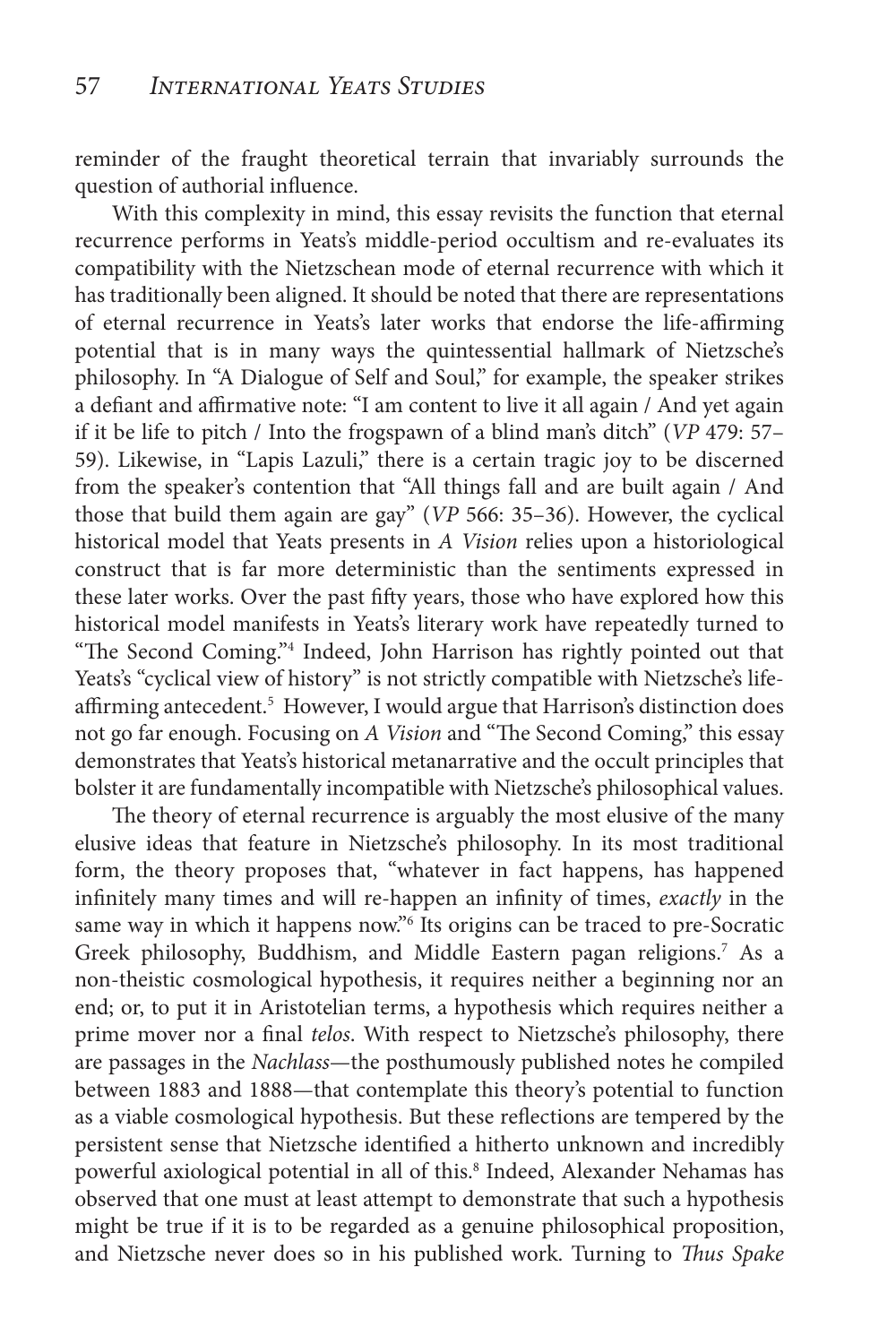*Zarathustra* (1883–1885), Nehamas further notes that Nietzsche's prophetic title character never actually suggests that this theory might function as a viable cosmological hypothesis.<sup>9</sup> In the passage where eternal recurrence is most explicitly discussed, it is, in fact, the surrounding animals who regurgitate what they understand Zarathustra to have taught:

Everything goes, everything comes back; eternally rolls the wheel of being. Everything dies, everything blossoms again; eternally runs the year of being. Everything breaks, everything is joined anew; eternally the same house of being is built. Everything parts, everything greets every other thing again; eternally the ring of being remains faithful to itself.<sup>10</sup>

Considered in the broader context of Nietzsche's philosophy, these animals appear the embodiment of the "Nietzschean Herd," both in appearance and in their pliant acceptance of a cosmological hypothesis that Zarathustra promptly dismisses as "a hurdy gurdy song."<sup>11</sup>

The only other passage in Nietzsche's published work that discusses the theory of eternal recurrence in any detail is imbued with comparable ambiguity. In this instance, Ivan Soll observes that "the entire question of its veracity is neatly side-stepped by presenting it not as a truth but as a thought experiment."12 Published in *The Gay Science* (1882), this passage begins with an all-important question:

What if some day or night a demon were to [. . .] say to you: "This life as you now live it and have lived it you will have to live once again and innumerable times again; and [. . .] all in the same succession and sequence." Would you not throw yourself down and gnash your teeth and curse the demon who spoke thus?13

The ambiguity generated by this non-committal prompt is compounded by the question that immediately succeeds it: "Or have you once experienced a tremendous moment when you would have answered him: 'You are a god and never have I heard anything more divine."<sup>14</sup> Although a statement then follows, it incorporates yet another question: "If this thought gained power over you, as you are it would transform and possibly crush you; the question in each and every thing, 'Do you desire this again and innumerable times again?' would lie on your actions as the greatest weight!"15 Indeed, it concludes by posing one final question to the reader: "Or how well disposed would you have to become to yourself and to life *to long for nothing more fervently* than this ultimate eternal confirmation and seal?"16 Much like the prophetic Zarathustra, then, Nietzsche's demon narrator never proposes that the theory of eternal recurrence might operate as a viable cosmological hypothesis. For these reasons, Nietzschean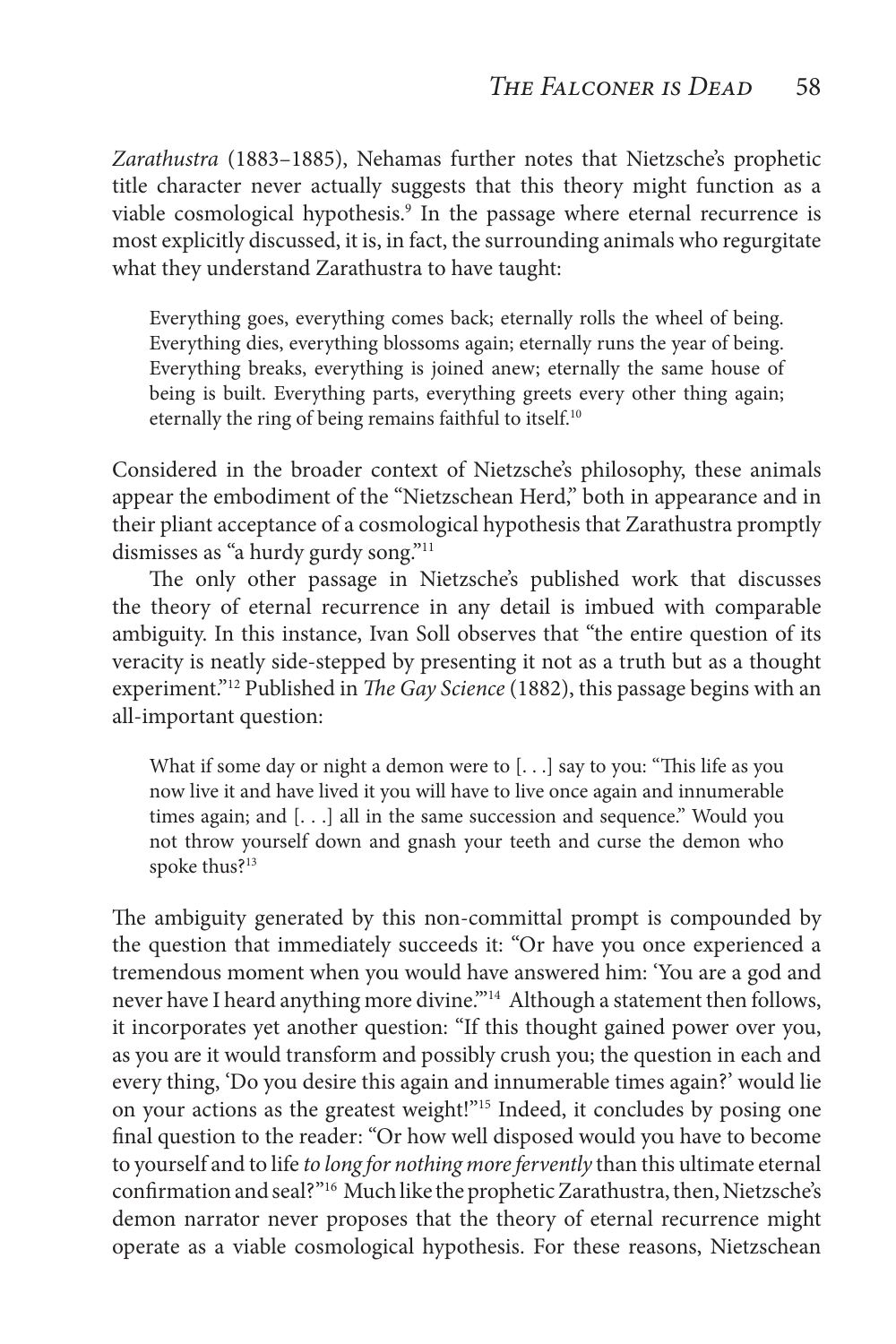scholars in the late twentieth and early twenty-first centuries almost univocally propose that Nietzsche reformulates the cosmological iteration of eternal recurrence to function as an axiological imperative: If you had to live the same life over and over again, would you be happy to make the same choices, or to adhere to the same value systems that underpin these choices?

This understanding of Nietzschean eternal recurrence can be traced to concerted post-war efforts to reclaim his philosophy from the taint of his posthumous association with Nazism.17 It was first advanced by Georges Bataille in *Sur Nietzsche* (1945):

I think the idea of eternal return should be reversed. It's not a promise of infinite and lacerating repetitions: It's what makes moments caught up in the immanence of return suddenly appear as ends. In every system, don't forget, these moments are viewed and given as means: Every moral system proclaims that "each moment of life ought to be *motivated*." Return *unmotivates* the moment and frees life of ends—thus first of all destroys it.<sup>18</sup>

The emphasis Bataille places on these ethical dimensions laid much of the intellectual groundwork for Gilles Deleuze's 1962 contention that Nietzsche's eternal recurrence establishes an ethical principle as rigorous as Immanuel Kant's categorical imperative.<sup>19</sup> Deleuze argues that, "as an ethical thought, the eternal return is the new formulation of the practical synthesis: *whatever you will, will it in such a way that you also will its eternal return*."20 However, this reading of Nietzschean eternal recurrence has largely been ignored by those who have written about the potential correlations between this aspect of his philosophy and Yeats's occult speculation. For example, David Thatcher proposes that Yeats's interest in eternal recurrence was magnified by "Nietzsche's reformulation of it and from the attitude he adopted."<sup>21</sup> Likewise, Erich Heller argues that Yeats's *A Vision* "owes something to Nietzsche's vision of [...] Eternal Recurrence."<sup>22</sup> Frances Nesbitt Oppel suggests that, as Yeats "charts his own system" in *A Vision*, he tries "to follow Nietzsche into the paradox of Eternal Return, which demolishes sequential or linear time altogether."23 Patrick Bridgewater claims that it was "Eternal Recurrence, as annunciated in *Thus Spake Zarathustra*, that caught and held Yeats's attention."24 For his part, Otto Bohlmann turns to *The Gay Science* to provide evidence of the supposed affinity between Nietzsche's and Yeats's engagement with the theory of eternal recurrence. He claims that Nietzsche "speaks of a demon who whispers the prophecy that your life as you lived it 'will have to return to you, all in the same succession and sequence [. . .] The eternal hourglass of existence is turned upside down again and again, and you with it, speck of dust!'"25 Although Nietzsche does use the term "prophecy" once when referring to theory of eternal recurrence in the *Nachlass*, 26 it appears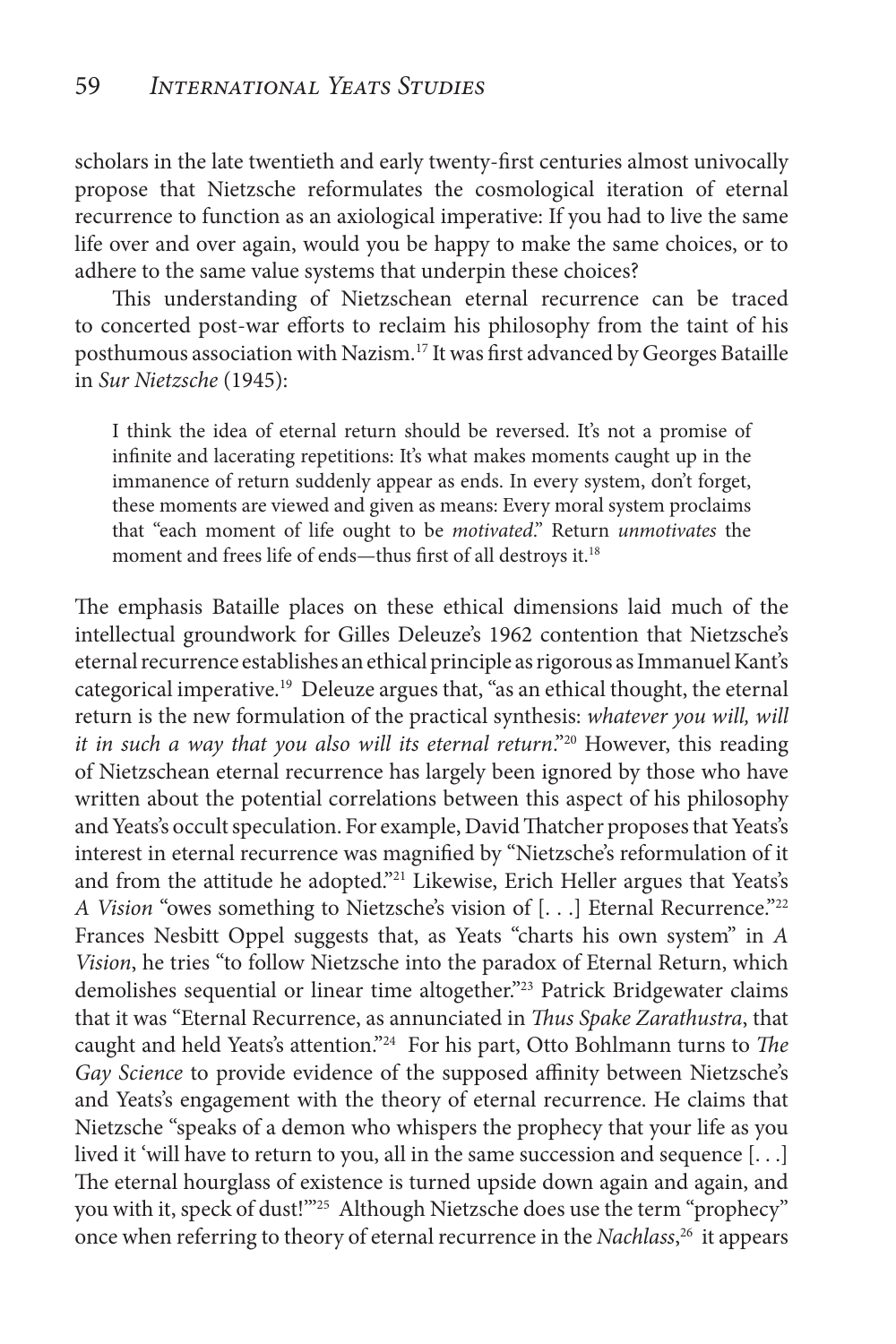somewhat dubious to reformulate this passage's opening question as a statement and designate it a "prophecy." In doing so, Bohlmann jettisons the critical ambiguity generated by the demon narrator's initial utterance. It is, perhaps, understandable that Thatcher and Bridgewater do not consider the "thought experiment" argument. Both of their studies were published before Soll's 1973 re-evaluation of Nietzschean recurrence. It is more difficult to account for Bohlmann's and Heller's reluctance to acknowledge these developments in Nietzschean studies, as their respective works were published in 1982 and 1990. There is no question that Yeats identified a certain philosophical justification for his occult speculation within the depths of Nietzsche's philosophy. It is deeply problematic, however, to insinuate that Yeats's justification is well founded in Nietzsche's philosophy.

In the decades prior to 1969, when George Mills Harper and Katherine Raine began exploring Yeats's extant occult papers, it was generally assumed that these mystical interests could be separated from his literary works.<sup>27</sup> This longstanding critical consensus now appears rather extraordinary, especially in light of the fact that Yeats openly acknowledged the abiding relevance of these occult interests in his 1921 preface to *Michael Robartes* and *the Dancer*:

Goethe has said that the poet needs all philosophy, but that he must keep it out of his work. After the first few poems I came into possession of Michael Robartes' exposition of the *Speculum Angelorum et Hominum* of Giraldus, and in the excitement of arranging and editing could no more keep out philosophy than could Goethe himself at certain periods of his life. (*VP* 853)

Yeats is referring to the "philosophy" that was subsequently published in the 1925 edition of *A Vision*, in which he claimed to have gleaned these insights from a mysterious "Arabian traveller."<sup>28</sup> In the heavily revised 1937 edition, Yeats provides an alternative account of this philosophy's origins:

On the afternoon of October 24th 1917, four days after my marriage, my wife surprised me by attempting automatic writing. What came in disjointed sentences, in almost illegible writing, was so exciting, sometimes so profound, that I persuaded her to give an hour or two day after day to the unknown writer, and after some half-dozen such hours offered to spend what remained of my life explaining and piecing together those sentences.<sup>29</sup>

Yeats maintained that these ethereal entities chose to communicate using the terminology and themes that featured in his earlier occult exposition, *Per Amica Silentia Lunae* (1917), and that this accounts for the similarity of these two texts. Regardless of whether or not one finds this proposition credible, the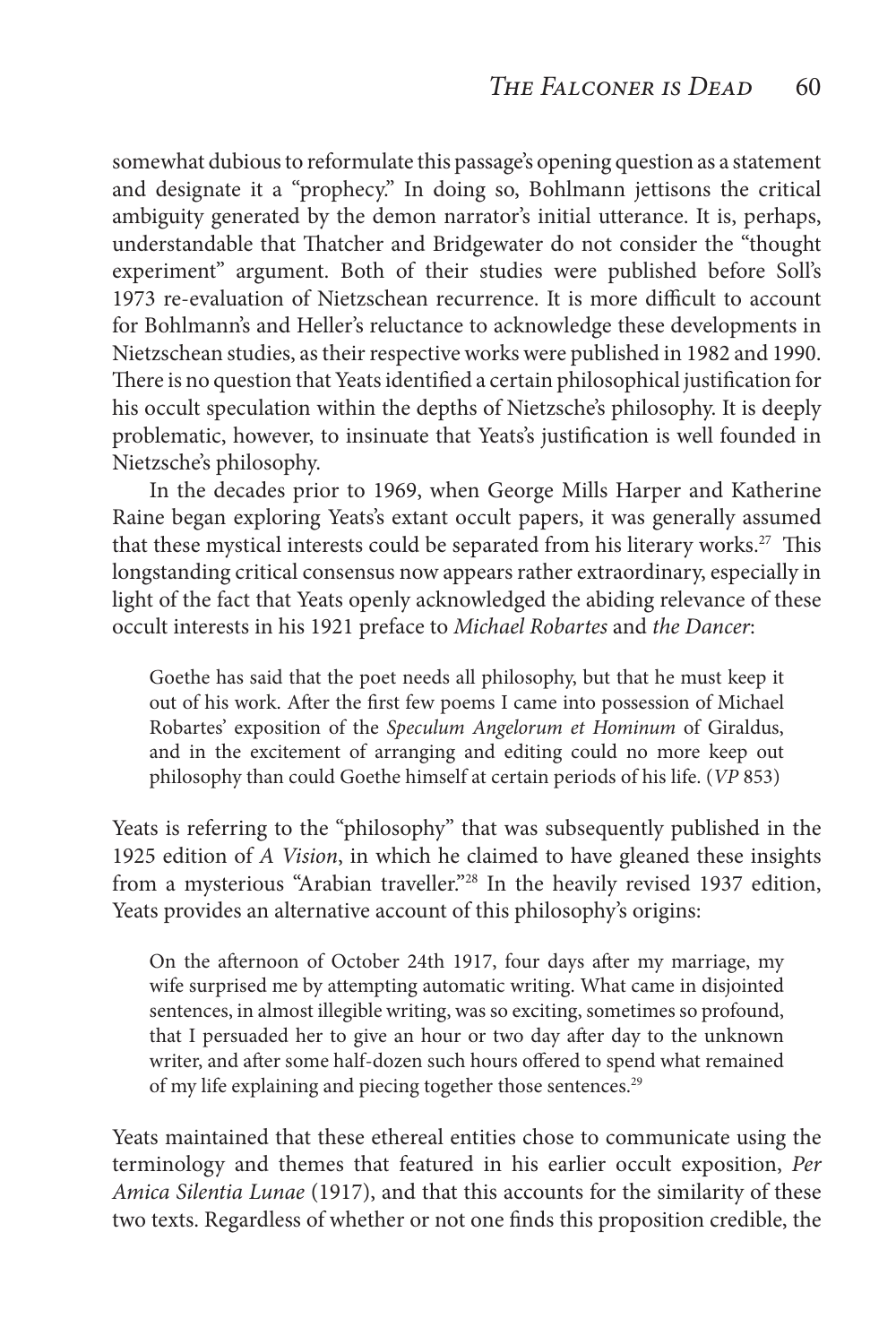system that appears in *A Vision* represents the culmination of Yeats's lifelong interest in all things phantasmagorical.

These occult interests were initially sparked by his relatives and their servants at the Pollexfen family home at Merville in County Sligo, who were unified by their infatuation with the paranormal, despite their disparate social backgrounds (*Life1* 20–21). By the time he reached his early twenties, Yeats's interest in the supernatural had broadened to encompass strands of Eastern mysticism, which he first encountered in A. P. Sinnet's *The Occult World*  (1881) and *Esoteric Buddhism* (1883).30 Shortly after receiving a copy of the latter text in late 1884 from his aunt, Isabella Pollexfen Varley, Yeats discovered the Dublin Hermetic Society. Popular among many important figures in the Irish intelligentsia, such as AE (George Russell), Eglinton, Charles Johnston, Charles Weekes, and Claude Falls Wright, as well as scholars of Eastern philosophy such as Mir Alaud Ali, Professor of Persian, Arabic, and Hindustani at Trinity College Dublin, the Society provided a space for the exchange of ideas derived from Eastern schools of thought (*Life 1* 46-47). In April 1886, the Dublin Hermetic Society became the Dublin Theosophical Society, that is, an official branch of the Theosophy movement co-founded by Helena Blavatsky in 1875. After moving back to London in 1887, Yeats became a member of Blavatsky's London Lodge, also known as the "Blavatsky Lodge," before joining the Hermetic Order of the Golden Dawn in 1890.<sup>31</sup> Where the quasi-religious Theosophy movement drew inspiration from a heady mixture of Neoplatonism, Buddhism, and Hinduism, the Hermetic Order of the Golden Dawn was a secret society dedicated to the study and performance of magic and occult practices. Yeats also discovered various modes of spiritualism while living in London, such as the automatic writing that would later give rise to *A Vision*. 32 To add to this already potent and eclectic range of occult influences, one might also point to Yeats's familiarity with Rosicrucianism, Cabbalism, Gnosticism, alchemy, astrology, and the Tarot, to say nothing of his interest in the Western mysticism of Emanuel Swedenborg, Jakob Böhme, and William Blake.<sup>33</sup>

Between 1925 and 1937, while Yeats immersed himself in a range of Eastern beliefs and practices, he also familiarized himself with the work of Giambattista Vico, Arthur Schopenhauer, and Oswald Spengler.<sup>34</sup> Indeed, Yeats acknowledges the many similarities between his and Spengler's historical metanarratives in the preface to the 1937 edition of *A Vision*. He does, nonetheless, contend that his paranormal communicators shared this "symbolical map of history" with him before the 1918 publication of Spengler's *The Decline of the West*. 35 The section titled "Dove and Swan," in which Yeats sets out this historical metanarrative, was one of only two sections that were republished more or less untouched in the second edition. This is not really surprising, however, as Yeats would have found little in these Eastern schools of thought, or in the works of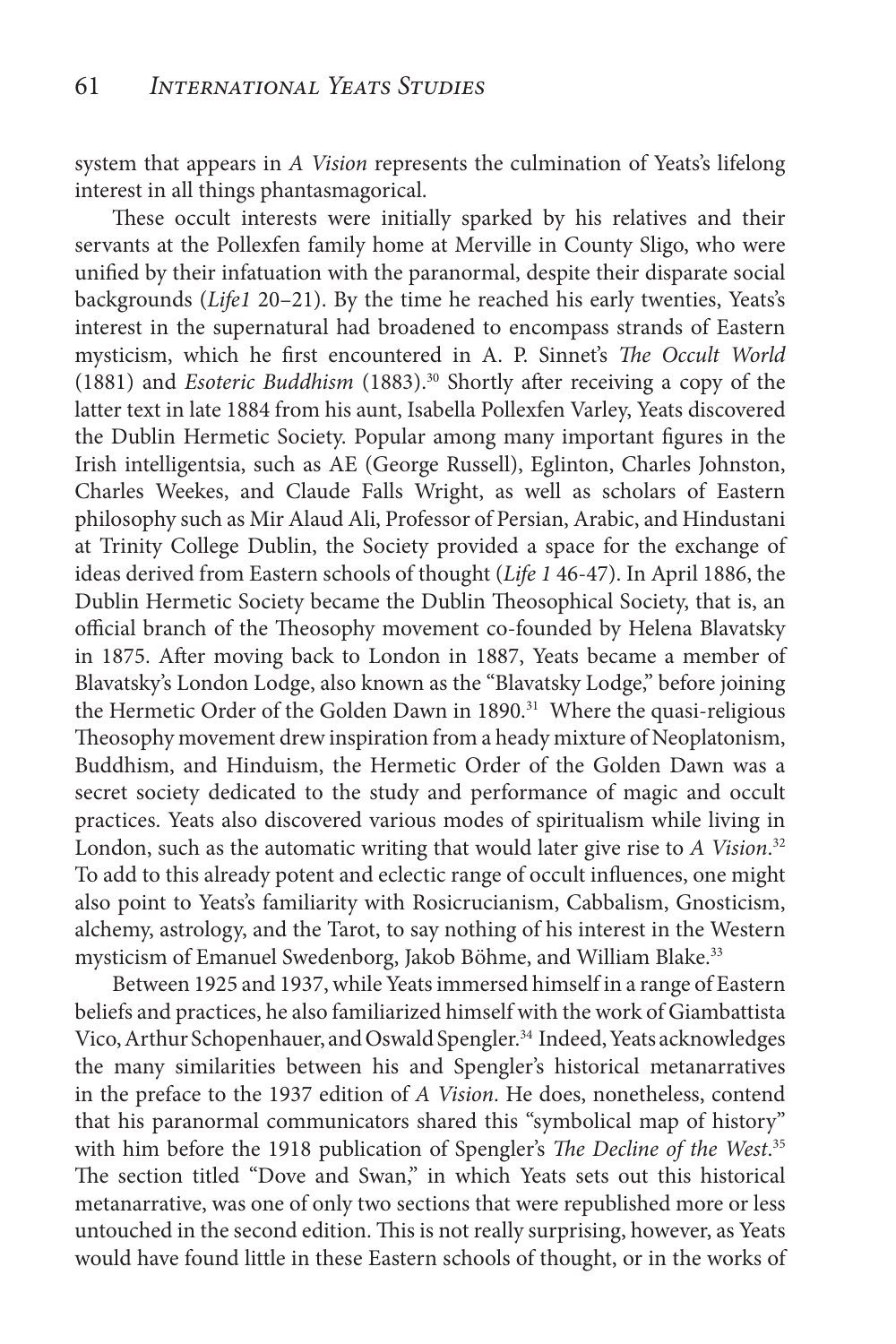Vico, Schopenhauer, and Spengler, to have prompted a reconsideration of this historical determinism.

In addition to appearing in *Michael Robartes and the Dancer*, 36 the collection in which Yeats underscored the significance of the philosophy that bolsters this historical model, the esoteric discourse of *A Vision* makes its presence felt from the outset of "The Second Coming": "Turning and turning in the widening gyre / The falcon cannot hear the falconer; / Things fall apart; the centre cannot hold" (*VP* 401: 1–3). In the context of *A Vision*, Yeats uses the term "gyre" to denote the two interpenetrating cones that form the nucleus of his elaborate amalgamation of various strands in Western mysticism. For example, he acknowledges the correlations between his gyres and Swedenborg's contention that "all physical reality, the universe as a whole, every solar system, every atom, is a double cone."<sup>37</sup> Yeats draws additional inspiration from Blake's *The Marriage of Heaven and Hell* (1790), which was principally conceived as a riposte to Swedenborg's *Heaven and Hell* (1758). Blake challenged Swedenborg's steadfast adherence to the primacy of orthodox moral structures, and indeed the mutual exclusivity of perceived opposites. Instead, Blake proposes that conflictual forces are "necessary to human existence."38 This Blakean influence makes itself most keenly felt as Yeats assigns the qualities of "Concord" and "Discord" to each of his gyres.

Even at this most basic level, the principles that underpin Yeats's design are incompatible with Nietzsche's philosophical values. Writing on the potential value of "mystical knowledge," Nietzsche plainly stipulates that such "explanations are thought to be deep; the truth is they are not even shallow."39 There may be certain parallels between Nietzsche's Apollonian and Dionysian energies and the Blakean contraries that Yeats associates with his concordant and discordant gyres.<sup>40</sup> As Charles I. Armstrong has noted, these parallels are likely attributable to Yeats's and Nietzsche's familiarity with the pre-Socratic philosophies of Heraclitus and Empedocles, both of whom placed great emphasis on the metaphysical significance of contraries.<sup>41</sup> However, Nietzsche would have objected most strenuously to Yeats's somewhat Hegelian attempt to systematize these conflictual energies into what he called a "logical form."42 The structural arrangement of this logical symbiosis is also at odds with Nietzsche's philosophy insofar as it designates the concordant gyre as "primary" and its discordant opposite as "antithetical." As Yeats puts it:

the subjective cone is called that of the antithetical tincture because it is achieved and defended by continual conflict with its opposite; the objective cone is called that of the primary tincture because whereas subjectivity [. . .] tends to separate man from man, objectivity brings us back to the mass where we begin.<sup>43</sup>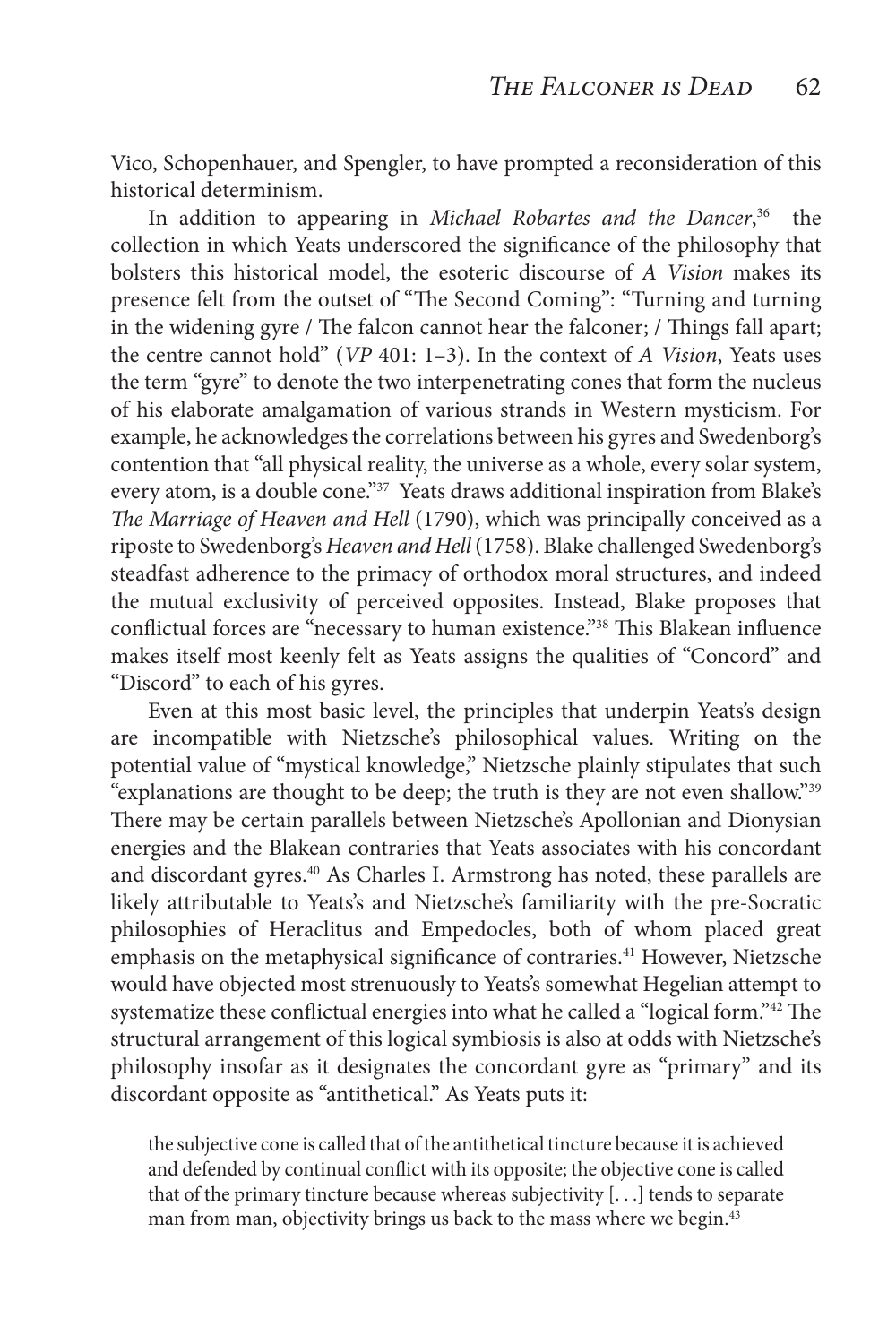This idea that an individual might begin their journey on the "primary" side of Yeats's schema and eventually return there having traversed the antithetical terrain of the opposing gyre implies that the subject's natural position is akin to that which Nietzsche repeatedly renounces as herd mentality. In spite of these fundamental incongruities, it has long been believed that Yeats's occult speculation in *A Vision* is compatible with Nietzschean eternal recurrence. For instance, Bridgewater has proposed that Yeats was attracted by "the many parallels between Nietzsche's work and the occult literature with which he was already familiar."44 Bohlmann stretches the point further by claiming that "many of the premises" which underpin this "intricate system [. . .] clearly find much precedent in Nietzsche, who lends immediacy to ancient notions."45 Notwithstanding Harrison's rejection of the perceived affiliations between Yeats's and Nietzsche's eternal recurrence, these misapprehensions concerning the similarities between Yeats's occultism and Nietzsche's philosophy have stood unchallenged for over thirty-five years.

Although Bridgewater and Bohlmann do acknowledge that Yeats's system is more elaborate than the cosmological version of eternal recurrence which they attribute to Nietzsche, they do not consider how these elaborations render this system at odds with Nietzsche's philosophical principles. This is especially true of Yeats's reliance on Böhmean mysticism. Yeats's deployment of the term "tincture" alerts us to the influence of Böhme, for whom it designates a miraculous, life-giving energy that facilitates all growth and transformation.<sup>46</sup> It is ultimately this miraculous energy that transforms Swedenborg's "double cone" into a spiralling double vortex of perpetual motion that facilitates growth and transformation within the contrasting parameters set by Blake's intimately related contraries. With regard to "The Second Coming," it is Böhme's tincture that keeps the Yeatsian gyres "turning and turning" (*VP* 401: 1). However, Nietzsche was characteristically firm in his insistence that "the believer in magic and miracles reflects on how to *impose a law on nature*–: and, in brief, the religious cult is the outcome of this reflection."47 Indeed, he was equally forthright in his dismissal of astrological practices and the foolish pride of those who believe "the starry firmament revolves around the fate of man."<sup>48</sup> And yet, Yeats further complicates this amalgamation of Western mysticism by setting "a row of numbers upon the sides," denoting "a classification [. . .] of every possible movement of thought and life, [which] correspond to the phases of the moon."49 Yeats called this metaphysical construct the "Great Wheel" and proposed that every individual is preordained to pass through these twentyeight stages of incarnation. As Ellmann explains:

the soul may be said to pass through all the phases within a single lifetime, beginning with the completely unindividualized or objective state of infancy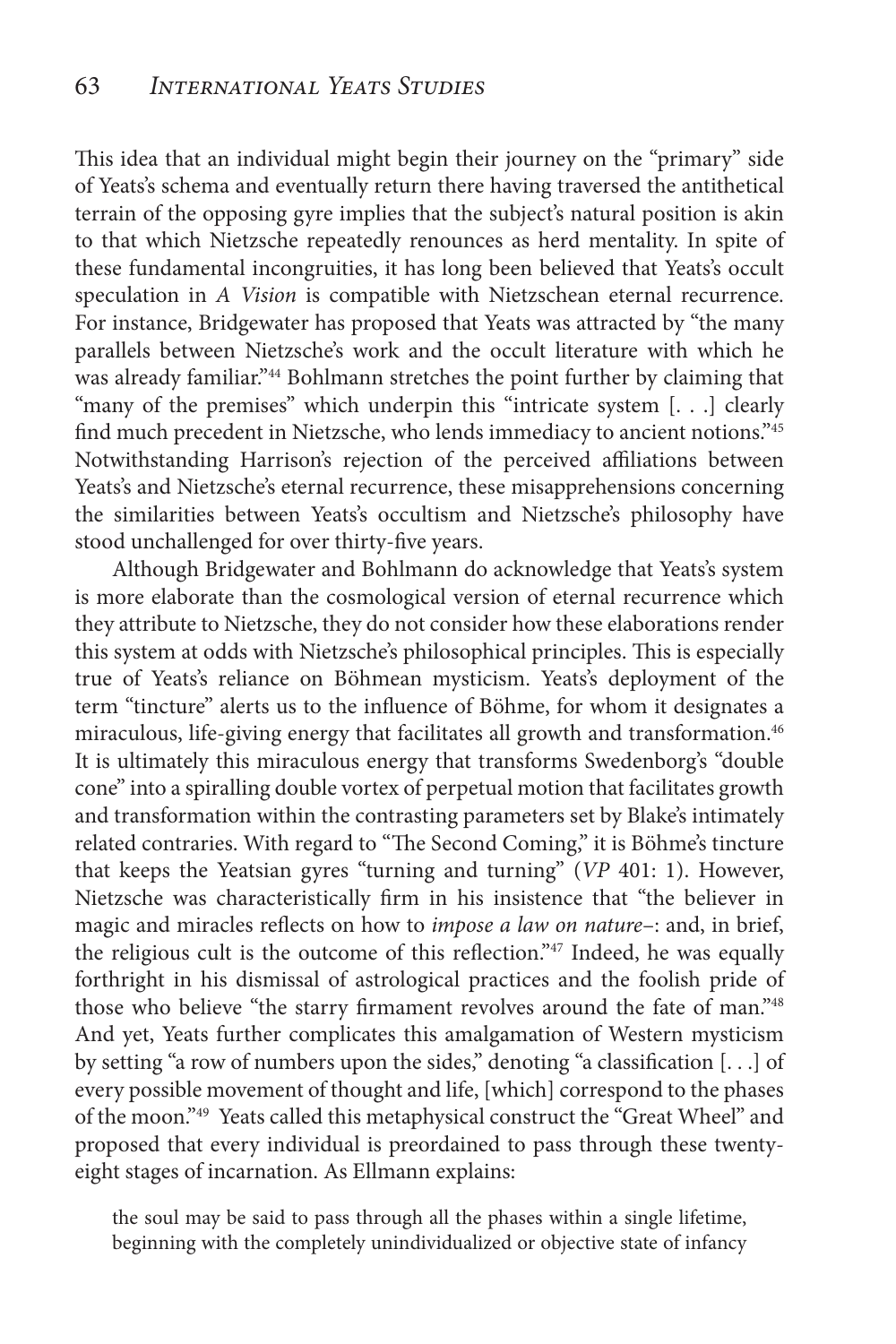(phase 1), rising to the full individuality or subjectivity of maturity (phase 15), and sinking back at last into childhood and mere oblivion (phase 28), where it dies and then after a period begins the round once more.<sup>50</sup>

This suggests that each individual is effectively manoeuvred through these twenty-eight phases of incarnation, ensuring that all their lived experiences correspond to a process that sees them pass from the primary, objective state, through the antithetical, subjective state, and ultimately returned to the primary, objective state, where the cycle begins anew.

Critics who separate "The Second Coming" from the philosophical backdrop set out in *A Vision* have tended to interpret the poem as a relatively straightforward meditation upon the oscillating socio-political climate of interwar Europe. Certainly, the poem "responds to and participates in the pan-European militarization of politics that put an end to nineteenth-century liberalism," as Seamus Deane suggests.51 This reading is borne out by the topical allusions that feature in the early drafts. As Helen Vendler has observed, these include references to the French and Russian revolutions, and possibly the militant unrest in early twentieth-century Ireland.<sup>52</sup> However, the specificity of Yeats's "response," and the precise nature of this "participation," comes far more sharply into focus when the poem is set against this philosophical backdrop. The significance of this backdrop is underscored by the disparate interpretations of the poem's "falcon" metaphor advanced by Ellmann and Denis Donoghue. The former argues that Yeats "was careful not to require knowledge of his prose [and] made it possible to suppose that the gyre is merely the falcon's flight."53 Donoghue cautions against discounting the importance of *A Vision*, however, noting that such readings tend to pay disproportionate attention to the poem's socio-political context and reductively translate "the falconry into specifically political terms."54 The key difference is that Ellmann perceives the "falcon's flight" as being emblematic of Yeats's gyres; whereas Donoghue rightly points out that these gyres are signified by the act of "falconry." This distinction is not insignificant, nor is it a simple matter of semantics. These contrasting interpretations point toward the time-honored philosophical question of free will versus determinism. By Ellmann's estimation, the falcon remains in control of its own destiny as the gyre is generated by the falcon's flight. But when the act of falconry is associated with the image of the gyre, as Donoghue suggests, it operates as a powerful metaphor of humankind's unawareness of the ordinance this casual configuration exerts. Hence, "the falcon cannot hear the falconer" (*VP* 401:2). Falcons are renowned for their flight speed and capacity to rapidly shift direction. And yet, these majestic birds are routinely trained to hunt upon command. From the vantage point of *A Vision*, the relationship that binds the unknowing human subject to the ordinance of the Great Wheel shares a great deal with the affiliation that binds the falcon to its falconer.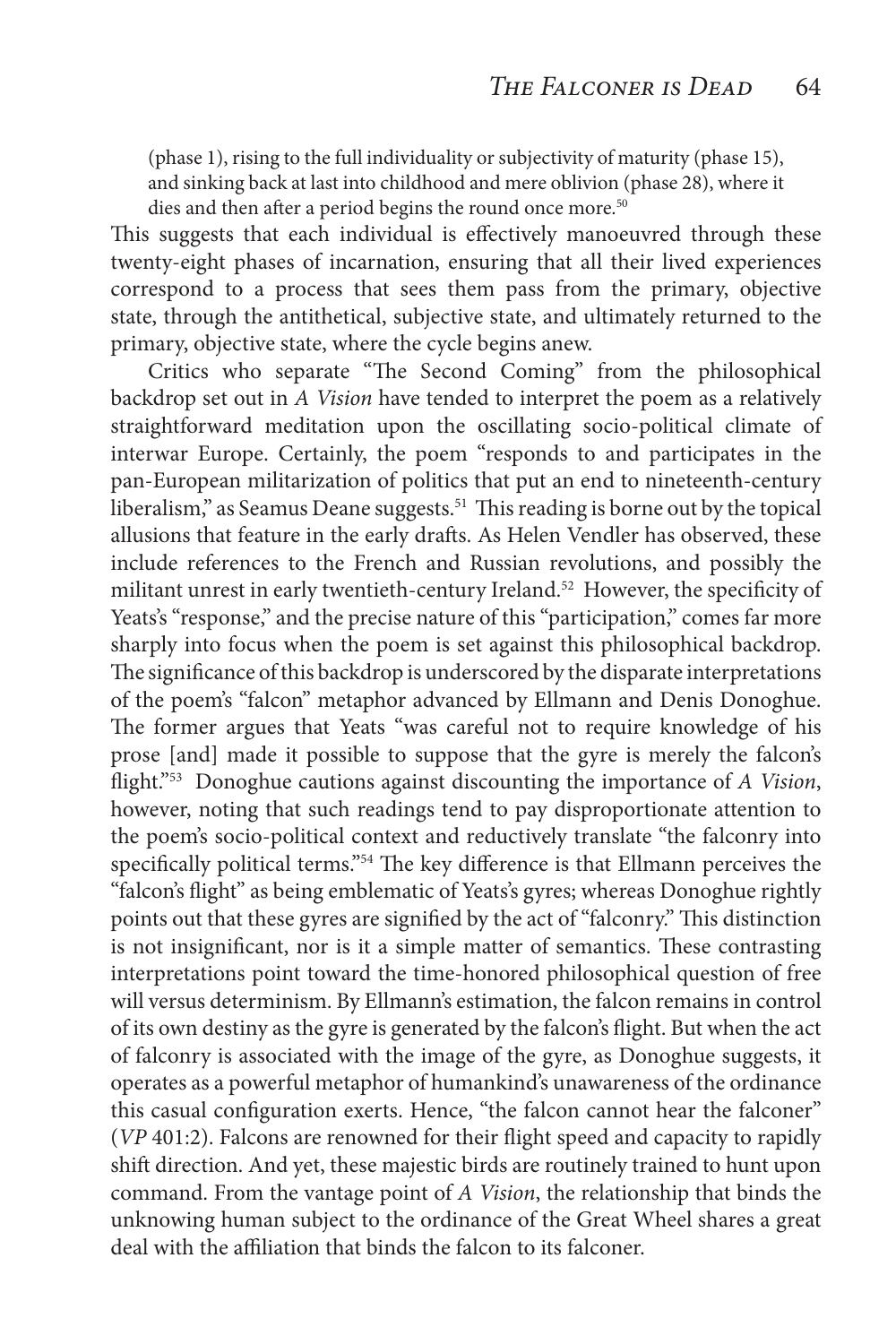Donoghue's clarification becomes all the more significant when the implications of Yeats's philosophical conjecture are considered, not only at the microcosmic level that relates to every individual's lived experience, but also at the macrocosmic level that applies this cyclical process to the collective history and cumulative fate of all humankind. This is the "symbolical map of history" that Yeats republished largely without revision in the 1937 edition of *A Vision*. 55 He calls this macrocosmic version of the Great Wheel the "Historical Cones." This construct implies that all of humankind's known history is nothing more than a carefully choreographed and repetitive oscillation between these primary and antithetical gyres. Like some prodigious square dance, doomed to eternally repeat itself, these macrocosmic cycles, or "Great Years," are directed by the same amalgamation of mystical and astrological principles that comprise the Great Wheel. As Matthew Gibson explains, the term "Great Year" was used by both Neoplatonists and Stoics to describe a "continuum in history, computed to be either 36,000 or around 26,000 years long, [. . .] involving the alignment and return of the planets to the same point."56 Whatever about the overall length of this astrological cycle, Yeats notes that the two thousand years of Christianity is "an entire wheel," much "like the two thousand years [. . .] that went before it."<sup>57</sup> The apocalyptic imagery described in "The Second Coming" bears witness to the decline of the two-thousand-year Christian cycle. In fact, the "twenty centuries of stony sleep" (19–22) described by the poem's speaker corresponds with Yeats's contention that the "Christian era, like the two thousand years [...] that went before it, is an entire wheel."58 If one follows Ellmann's lead, assuming that the falcon's flight is emblematic of the turning gyre, it seems reasonable to conclude that the contemporaneous collapse of European order is manifested in the falcon's apparent incapacity to heed the falconer's directives. When set against the historical metanarrative constructed in *A Vision*, however, this collapse appears entirely analogous with the necessary chaos that is ushered in with the dawning of the antithetical era. From this perspective, chaos does not reign supreme in "The Second Coming" because "the falcon cannot hear the falconer" (*VP* 401:2). This phrase instead refers to humankind's obliviousness to the fact that this chaos has been predestined to occur as the concord initiated by the primary gyre gives way to its antithetical opposite. As the speaker succinctly puts it, "things fall apart; the centre cannot hold" (*VP* 401:3).

While acknowledging that "Yeats himself liked to talk as if it made everything predestined," Ellmann argues against a fatalistic reading of Yeats's design and insists that one may still "choose between several alternatives."<sup>59</sup> In theory, this might be true of the microcosmic existential level that Yeats associates with his Great Wheel. However, this non-fatalist reading simply cannot function at the macrocosmic historical level that Yeats associates with the Great Years. Should one possess the capacity to make meaningful life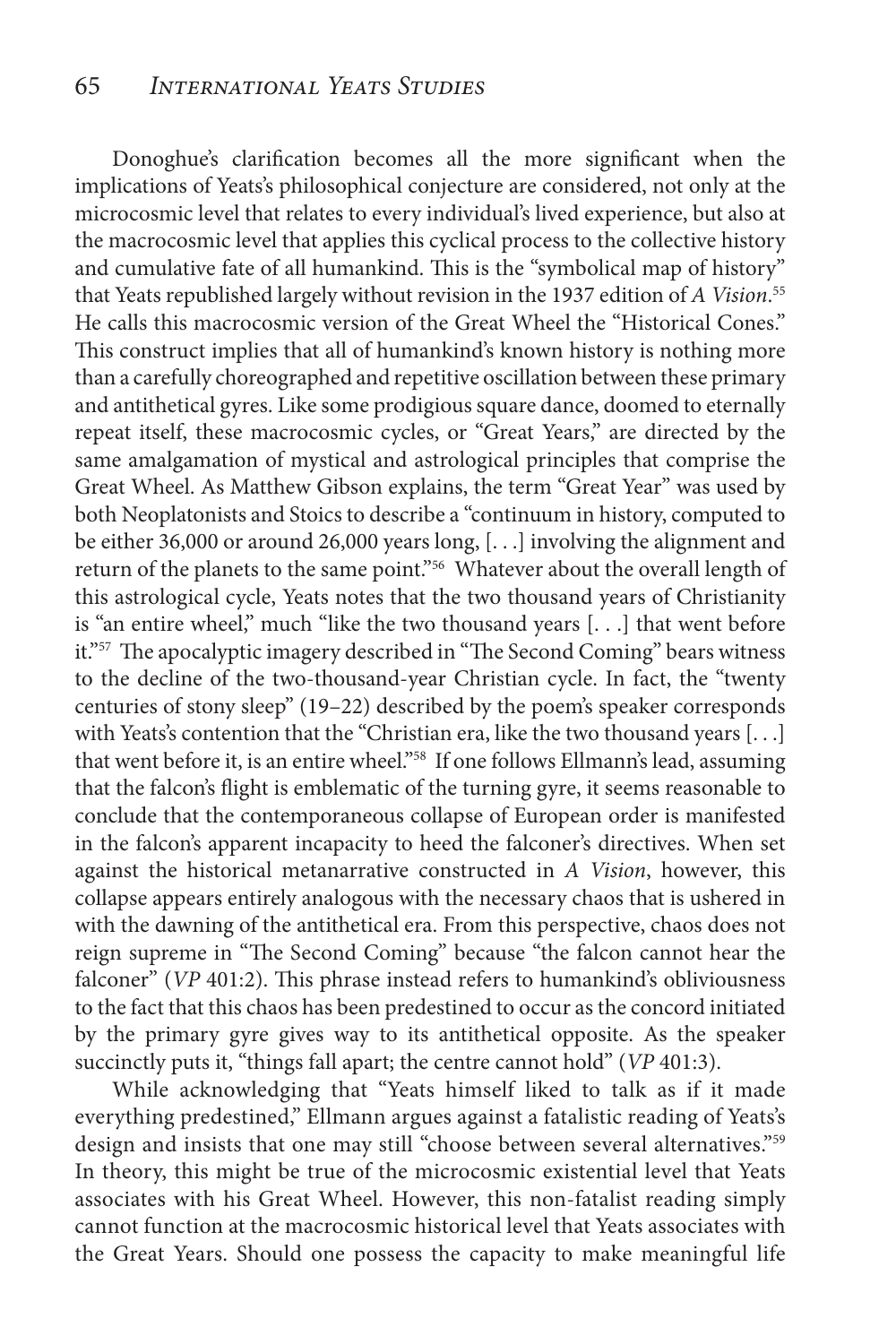choices, as Ellmann proposes, these choices would invariably, by their very definition, possess the capacity to alter the uniformity that Yeats ascribes to the recurring historical cycles that comprise the Great Year. If, for example, a substantial mass of subjects freely chose to adhere to "primary" principles during an "antithetical" age, could it still be characterized by the values Yeats associates with the antithetical gyre? Indeed, it was the matter of the system's fatalism that elicited the strongest criticism from Yeats's friend, George Russell (AE):

I feel to follow in the wake of Mr. Yeats's mind is to surrender oneself to the idea of Fate and to part from the idea of Free Will. I know how much our life is fated once life animates the original cell, the fountain from which the body is jetted; how much bodily conditions affect or even determine our thought, but I still believe in Free Will and that, to use the language of the astrologers, it is always possible for a man to rise above his stars. Now Mr. Yeats would have me believe that a great wheel turns ceaselessly, and that I and all others drop into inevitable groove after groove. It matters not my virtue to-day, my talent which I burnish, the wheel will move me to another groove where I am predestined to look on life as that new spiritual circumstance determines, and my will is only free to accept or rebel, but not to alter what is fated.<sup>60</sup>

We would do well to take Russell's misgivings under advisement; he was certainly no stranger to the occult circles in which Yeats moved.<sup>61</sup> More than this, however, the determinism that he identifies at the nucleus of Yeats's metaphysical configuration appears to permeate the form and meaning of "The Second Coming."

For all its descriptions of the impending terror that will arise in conjunction with the dawning of the antithetical age, there is little variation from the decasyllabic metre established in the poem's opening lines. In fact, where there is a slight deviation in the first stanza from the iambic pentameter that features predominantly throughout, this deviation is specifically contrived to establish a certain parallelism between the poem's form and content. The initial foot in the poem's opening line, "Turning," is a trochaic inversion of the dominant pattern in the lines that follow. As a consequence, the textual form works in tandem with the "Turning" it describes (*VP* 401:1). This structured uniformity persists even while the speaker insists that "things fall apart; the centre cannot hold" (*VP* 401:3). In this instance, the semicolon fuses two separate, yet closely related clauses using a strict iambic pentameter that flouts the line's expressed meaning. This forges an alliance that is, within the context of the poem, as symmetrical as it is disruptive because this dissolution of order and descent into chaos is not in itself chaotic. The poem's formal structure never relinquishes its power over the content; it coaxes stealthily and from a distance, much as the causal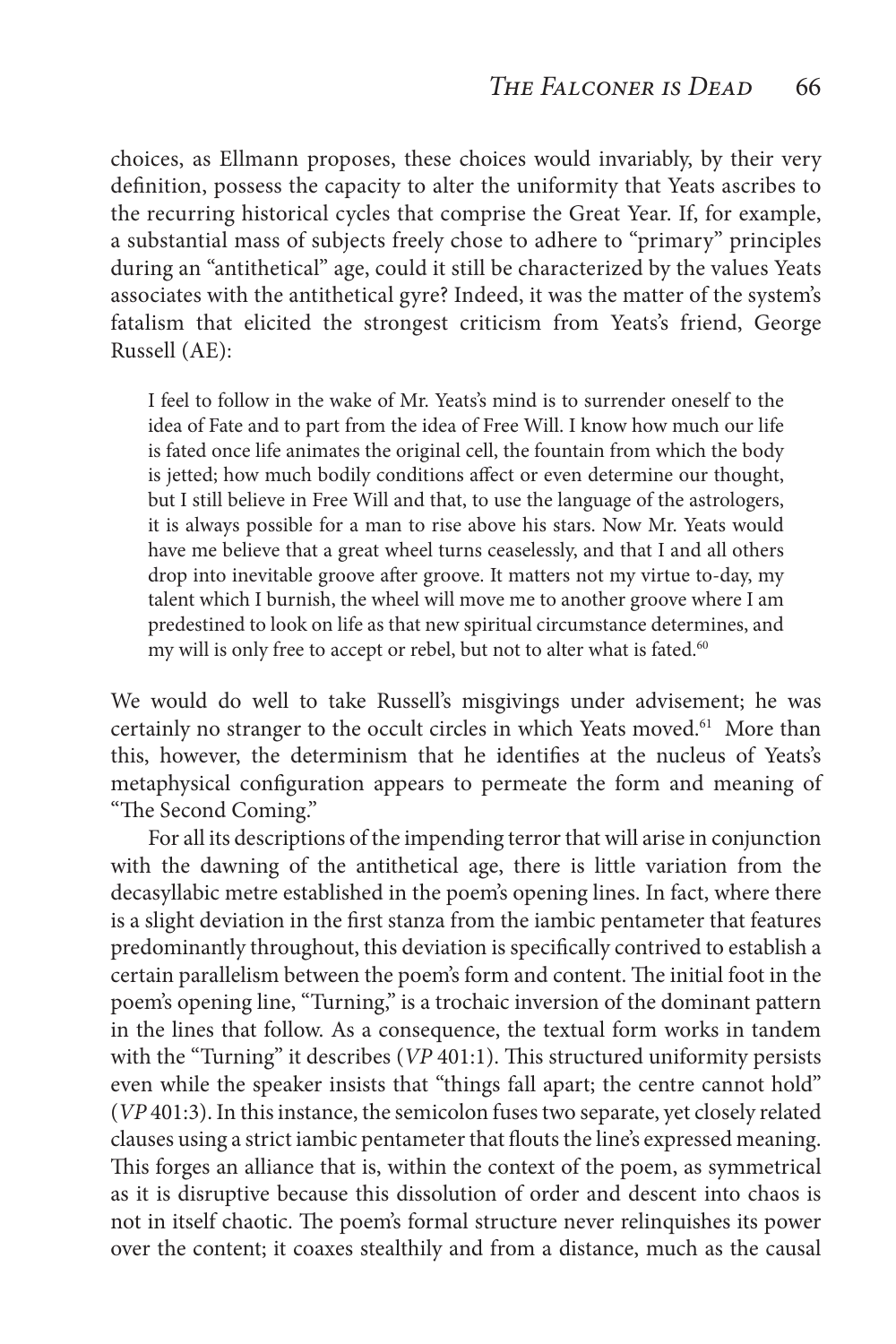configuration represented by Yeats's falconry looms ever constrictively and yet beyond the comprehension of his falcon. This decasyllabic pattern is sustained throughout the five lines that complete the first stanza, where the speaker's cool and detached register further infuses these apocalyptic descriptions with a certain sense of inevitability: "Mere anarchy is loosed upon the world, / The blood-dimmed tide is loosed, and everywhere / The ceremony of innocence is drowned; / The best lack all conviction, while the worst / Are full of passionate intensity" (*VP* 401:4–8). It is also telling that the spondaic feet at the beginning of line four stresses that it is "*mere* anarchy" that "is loosed upon the world." Indeed, this anarchy is "mere" precisely because this dissolution of order is an entirely natural and preordained by-product of Yeats's antithetical age. In addition to the quartet of slant rhymes that lend the first four lines of this octave a loose sense of stability, "gyre," "falconer," "world," and "hold" (*VP* 401:1–4), Vendler notes that this first stanza is "constructed in a series of half-lines, separated by medial breaks, in which the 'left' half represents the dissolution of form, and the 'right' half represents the threatened world order":

| Chaos                                | Order                  |
|--------------------------------------|------------------------|
| Turning and turning                  | in the widening gyre   |
| The falcon cannot hear               | the falconer           |
| Things fall apart                    | the centre cannot hold |
| Mere anarchy is loosed               | upon the world         |
| The blood-dimmed tide is loosed      | and everywhere         |
| The ceremony of innocence is drowned |                        |
|                                      | The best               |

lack all conviction, while The worst are full of passionate intensity.<sup>62</sup>

Even the violent, oceanic imagery that Yeats uses in this stanza implies the presence of some underlying gravitational force; a force strong enough to orchestrate and conduct this ostensibly spontaneous implosion.

As Deane proposes, it is possible to determine "what the falcon, the tide, the ceremony, the best, [and] the worst" refer to from the surrounding poems in *Michael Robartes and the Dancer*. 63 Nevertheless, the meanings ascribed to these poetic components take on greater significance if one is familiar with the version of eternal recurrence that Yeats outlines in *A Vision*. The second and final stanza of the "The Second Coming" also exploits the radical sense of oscillation that characterizes this mode of historical determinism. Drawing on the intertextuality set up by the poem's title, which evokes the day of judgement traditionally associated with the return of Jesus Christ, this stanza imbues the "rocking cradle" and the town of "Bethlehem" with all the ungodly menace that Yeats ascribes to his antithetical age. This is not "the glorious Second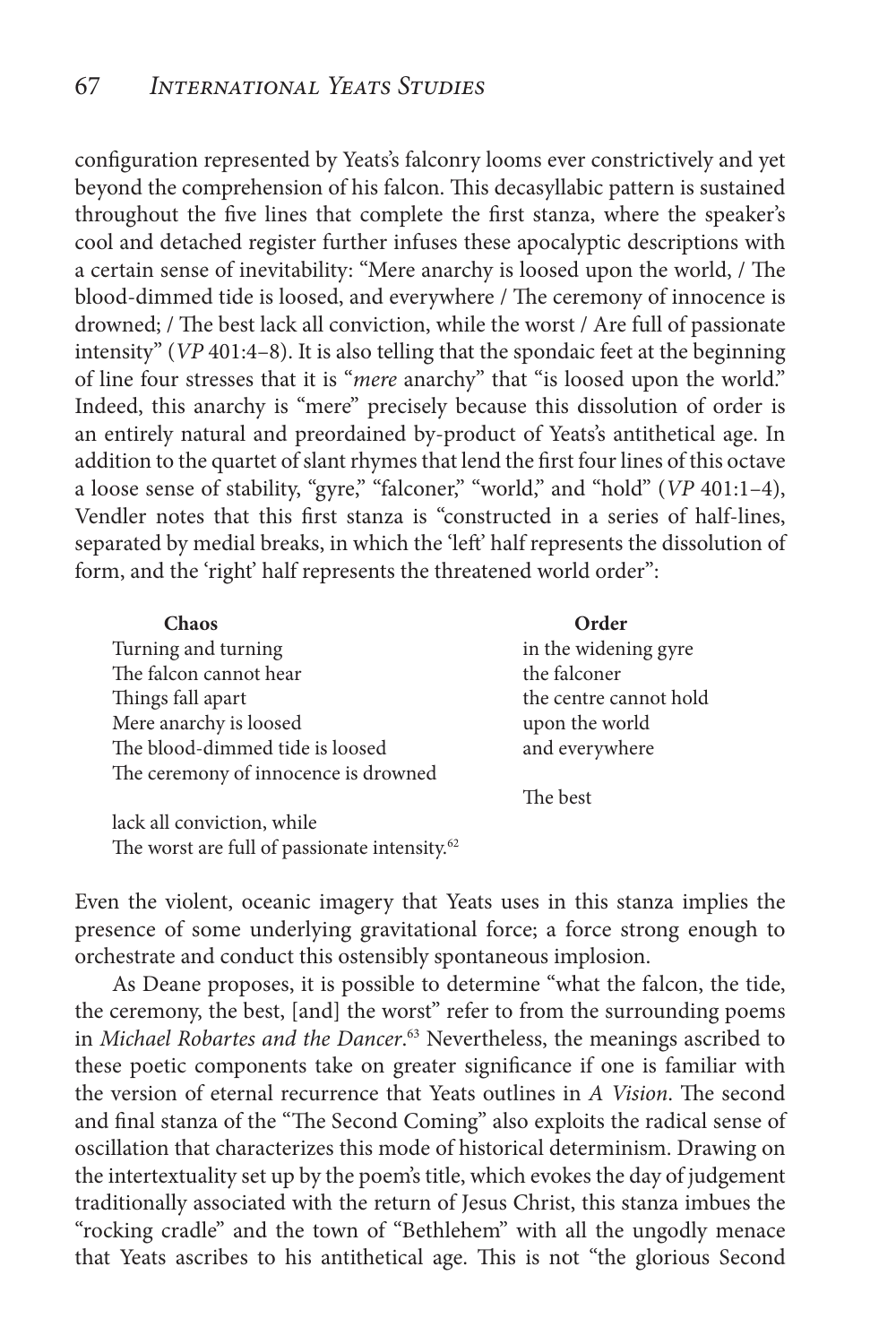Coming of Christ," as Vendler succinctly puts it, "but a reprise, in grotesque form, of a new energy at Bethlehem."<sup>64</sup> Deane has rightly observed that this poem engages with the contrasting themes of "ending" and "beginning" in a way that problematizes the distinction between the two.<sup>65</sup> But the origin of this difficulty is twofold. On the one hand, it arises because the poem's speaker refuses to draw a value-based distinction between the contrasting principles that will reign supreme in the disparate historical cycles that clash in Yeats's text. On the other hand, it remains elusive because, for Yeats, these cycles are just equivalent constituents of an all-encompassing whole. Much like the first stanza, the poem's second stanza adheres to a certain formal consistency; in fact, its fourteen decasyllabic lines comprise a variation on the traditional sonnet, composed in a predominantly blank verse, that parallels the carefully controlled chaos of the first stanza. In this way, the formal synchronicity that underpins the apocalyptic imagery conjured up in this second stanza further mirrors the underlying causal force that orchestrates the fate of humankind in accordance with Yeats's historical metanarrative.

It is certainly true that Yeats's "shape with lion body and the head of a man, / A gaze blank and pitiless as the sun" (*VP* 401:14–15) is reminiscent of Nietzsche's "blond beast." As Patrick Bixby explains, this creaturely signifier is "associated with everything from the dauntless heroes of ancient Greek culture to the predatory instincts of the lion" across the breadth of Nietzsche's writing.<sup>66</sup> However, the determinist iteration of eternal recurrence that underpins the historical metanarrative that Yeats communicates in *A Vision*, and makes its present felt at the levels of form and content in "The Second Coming," does not align with the axiological reformulation of eternal recurrence that modern and contemporary scholars associate with Nietzsche. Notwithstanding the ostensible similarities between Nietzsche's Apollonian and Dionysian energies and the Blakean contraries that feature in Yeats's cyclical design, it is difficult to substantiate Bridgewater's and Bohlmann's contention that there are many parallels between Nietzsche's philosophy and Yeats's middle-period occultism. If indeed there are correlations between Nietzsche's philosophy and Yeats's occult speculation in *A Vision*, they are akin to those described by Harold Bloom as "misprision," insofar as Yeats misreads Nietzsche "to clear and imaginative space" for himself.<sup>67</sup>

In addition to the incompatibilities previously noted, it is difficult to reconcile this occult speculation with one of Nietzsche's most basic and immediately recognisable philosophical principles, "God is dead." This proclamation of God's death does not only reject *all* monotheistic claims to absolute authority; it rejects all claims to absolute authority, whether they are made in the name of religion, science, morality, politics, or quasi-religious occult speculation. In his 1873 essay, "David Strauss, the Confessor and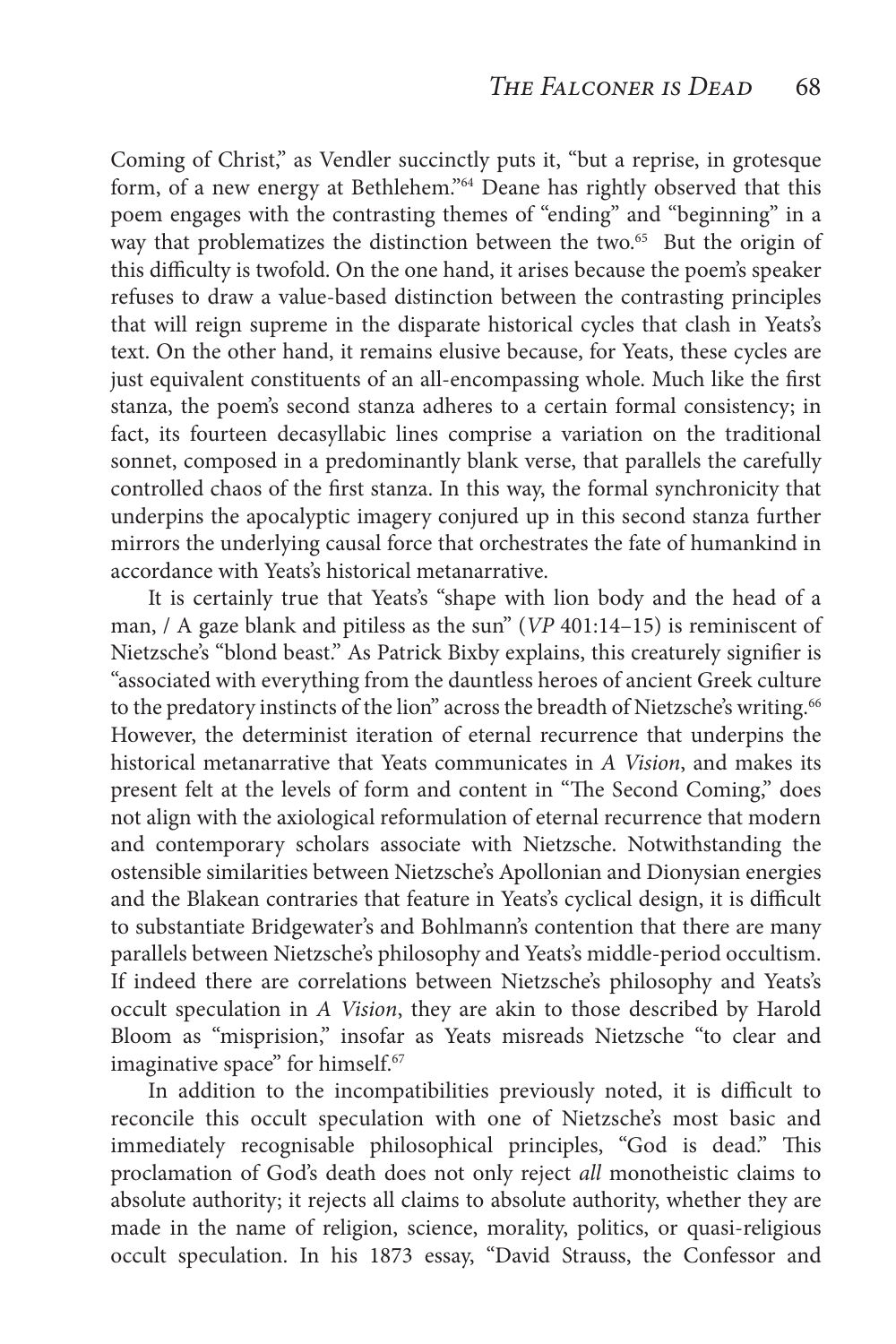Writer," Nietzsche admonished those who wished to inscribe a "new faith" by "constructing the broad universal highway of the future"; in fact, he equated such efforts equated to those of a "trundling hippopotamus" whose "growling and barking had changed into the proud accents of the founder of a religion."68 Just one year later, in an essay entitled "On the Uses and Disadvantages of History for Life," Nietzsche warns that the individual who learns:

to bend his back and bow his head before the "power of history" at last nods "Yes" like a Chinese mechanical doll to every power, whether it be government or public opinion or a numerical majority, and moves his limbs to the precise rhythm at which any "power" whatever pulls the strings.<sup>69</sup>

By the time Nietzsche published *Human All Too Human* in 1878, he had already rejected the ascetic determinism espoused by his one-time mentor, Arthur Schopenhauer, and concluded that one "must remove the motley leopardskin" of Schopenhauerian metaphysics "if one is to discover the real moralist genius behind it."70 All of these remarks appeared in Nietzsche's writing before he proclaims God's death for the first time in *The Gay Science* (1882), in which he further cautions that "there may still for millennia be caves in which they show [God's] shadow. - And we - we must still defeat his shadow as well."<sup>71</sup> It is not simply that eternal recurrence holds a different significance for Yeats and Nietzsche, as Harrison observes in his analysis of "The Second Coming." The version of eternal recurrence that makes its presence felt in this poem stands in diametrical opposition to the life-affirming potential that Nietzsche wishes to unlock with all these denunciations of claims to absolute authority. Indeed, for Nietzsche, even the shadow of God-like omnipotence that manifests in the form of Yeats's falconer is dead.

#### **Notes**

1 It may be the case that Yeats did not read Nietzsche's work in a focused and intense fashion prior to 1902. But he almost certainly encountered the German's ideas no later than April 1896, when his short story, "Rosa Alchemica," appeared in the April issue of *The Savoy*  magazine alongside the first of Havelock Ellis's trilogy of essays on Nietzsche's life and work. See "Rosa Alchemica: A Story by W. B. Yeats," in *The Savoy*, No. 2, ed. Arthur Symons (London: Leonard Smithers, 1896), 56-70. In fact, two of Yeats's essays on "William Blake and his Illustrations to the Divine Comedy" appeared in the magazine's July and August issues, alongside Ellis's subsequent essays on Nietzsche. See "William Blake and his Illustrations to the Divine Comedy: His Opinions Upon Art (The First of Three Articles by W. B. Yeats)," in *The Savoy*, No. 3, ed. Arthur Symons (London: Leonard Smithers, 1896), 41-57, and "William Blake and his Illustrations to the Divine Comedy: His Opinions Upon Dante (The Second of Three Articles by W. B. Yeats)," in *The Savoy*, No. 4, ed. Arthur Symons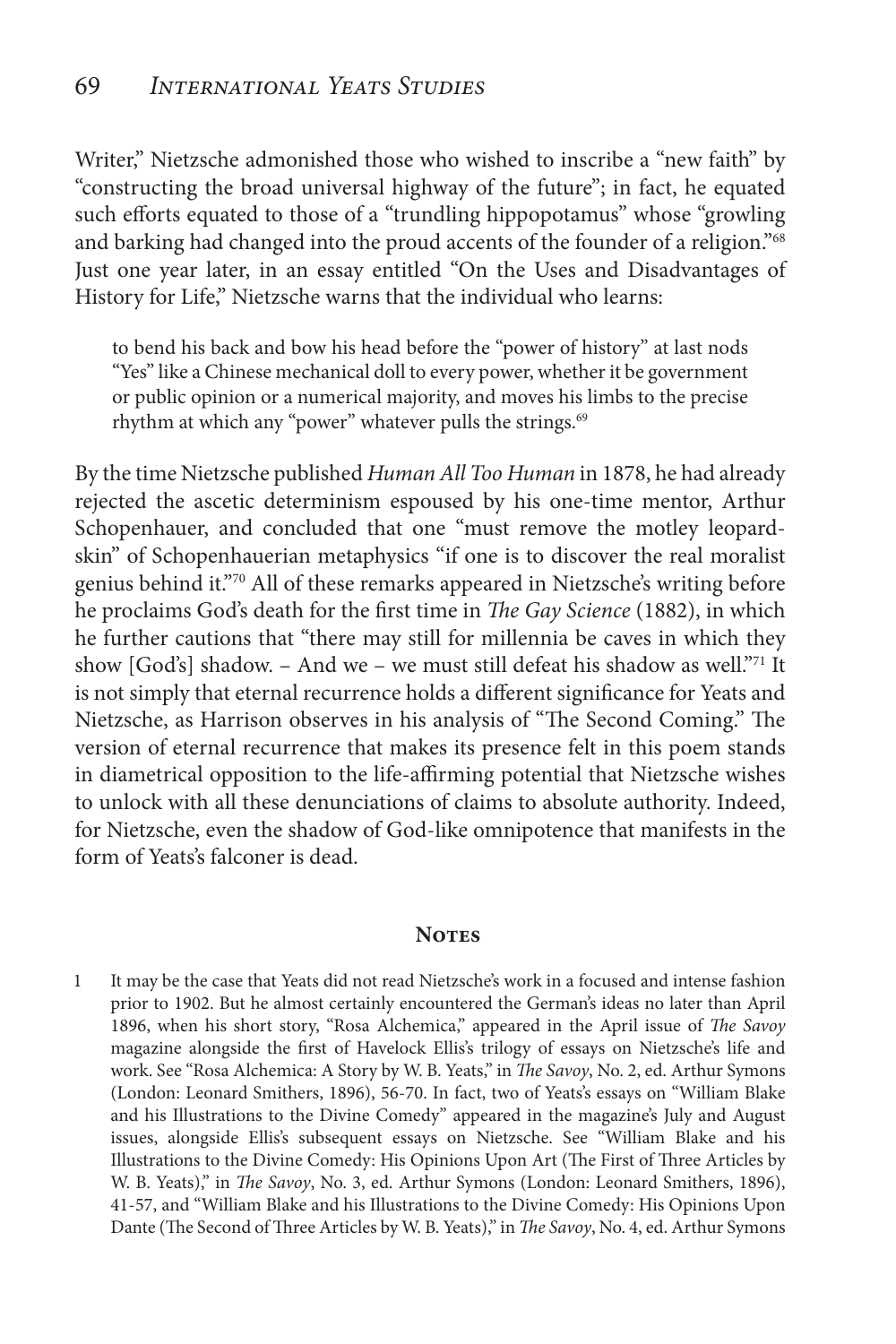(London: Leonard Smithers, 1896), 25-41. URL: http://onlinebooks.library.upenn.edu/ webbin/serial?id=savoy1896

- 2 Otto Bohlmann, *Yeats and Nietzsche: An Exploration of the Major Nietzschean Echoes in the Writings of William Butler Yeats* (Totowa, NJ: Barnes and Noble, 1982), 7.
- 3 Conor Cruise O'Brien, *The Suspecting Glance: The T. S. Eliot Memorial Lectures delivered at Eliot College in the University of Kent, at Canterbury, November, 1969* (London: Faber and Faber, 1972), 63.
- 4 See, for example, Richard Ellmann, *Yeats: The Man and the Masks* (London: Faber and Faber, 1961), 223–43, Denis Donoghue, *Yeats* (London: Fontana, 1971), 90–94, Seamus Deane, *Strange Country: Modernity and Nationhood in Irish Writing since 1790* (Oxford: Clarendon Press, 1998), 172–81, Peter Hühn, *The Narratological Analysis of Lyric Poetry: Studies in English Poetry from the 16th to the 20th Century*, trans. Alastair Matthews (Berlin: Walter de Gruyter, 2005), 177–86, and Patrick Bixby, "Frightful Doctrines: Nietzsche, Ireland, and the Great War." *Modernist Cultures* 13, no. 3 (2018): 334–38.
- 5 John R. Harrison, "What rough beast? Yeats, Nietzsche, and Historical Rhetoric in the 'The Second Coming,'" *Papers on Language and Literature* 31, no. 4 (Fall 1995): 373.
- 6 Arthur Danto, "The Eternal Recurrence," in *Nietzsche: A Collection of Critical Essays*, ed. Robert C. Solomon (New York: Anchor Books, 1973), 316.
- 7 Martin S. Bermann, "The Conflict between Enlightenment and Romantic Philosophies as Reflected in the History of Psychoanalysis," in *The Origins and Organization of Unconscious Conflict: The Selected Writings of Martin S. Bergmann* (Abingdon and New York: Routledge, 2017), 101.
- 8 Friedrich Nietzsche, *The Will to Power*, trans. Walter Kaufmann and R. J. Hollingdale (New York: Vintage Books, 1968), 544–50.
- 9 Alexander Nehamas, *Nietzsche: Life as Literature* (Cambridge, MA: Harvard University Press, 1985), 143–46.
- 10 Friedrich Nietzsche, "Thus Spoke Zarathustra," in *The Portable Nietzsche*, ed. and trans. Walter Kaufmann (New York: Penguin Books, 1976), 329.
- 11 Nietzsche, "Thus Spoke Zarathustra," 330.
- 12 Ivan Soll, "Reflections on Recurrence: A Re-examination of Nietzsche's Doctrine, *die Ewige Wiederkehr des Gleichen*," in *Nietzsche: A Collection of Critical Essays*, ed. Robert C. Solomon (New York: Anchor Books, 1973), 323.
- 13 Friedrich Nietzsche, *The Gay Science: With a Prelude in German Rhymes and an Appendix of Songs*, ed. Bernard Williams, trans. Josefine Nauckhoff and Adrian Del Caro (Cambridge: Cambridge University Press, 2003), 194.
- 14 Nietzsche, *The Gay Science*, 194.
- 15 Nietzsche, *The Gay Science*, 194.
- 16 Nietzsche, *The Gay Science*, 194–95. Emphasis in original.
- 17 This literal reading of eternal recurrence was among the many misinterpretations of Nietzsche's philosophy that proved amenable to Nazi philosophers, such as Alfred Baeumler, who used it to legitimize the Party's dogmatic principles in *Nietzsche, der Philosoph und Politiker* (1931). See Max Whyte, "The Uses and Abuses of Nietzsche in the Third Reich: Alfred Bauumler's 'Heroic Realism,'" *Journal of Contemporary History* 43, no. 2 (2008): 180.
- 18 Georges Bataille, *On Nietzsche*, trans. Bruce Boone (London and New York: Continuum, 2004), xxix. Emphasis in original.
- 19 Kant's categorical imperative is a refinement of the golden rule, which suggests you should treat others as you would like to be treated. Kant proposes that one should act only as one would like every other rational subject to act in order to establish a more objective ethical principle.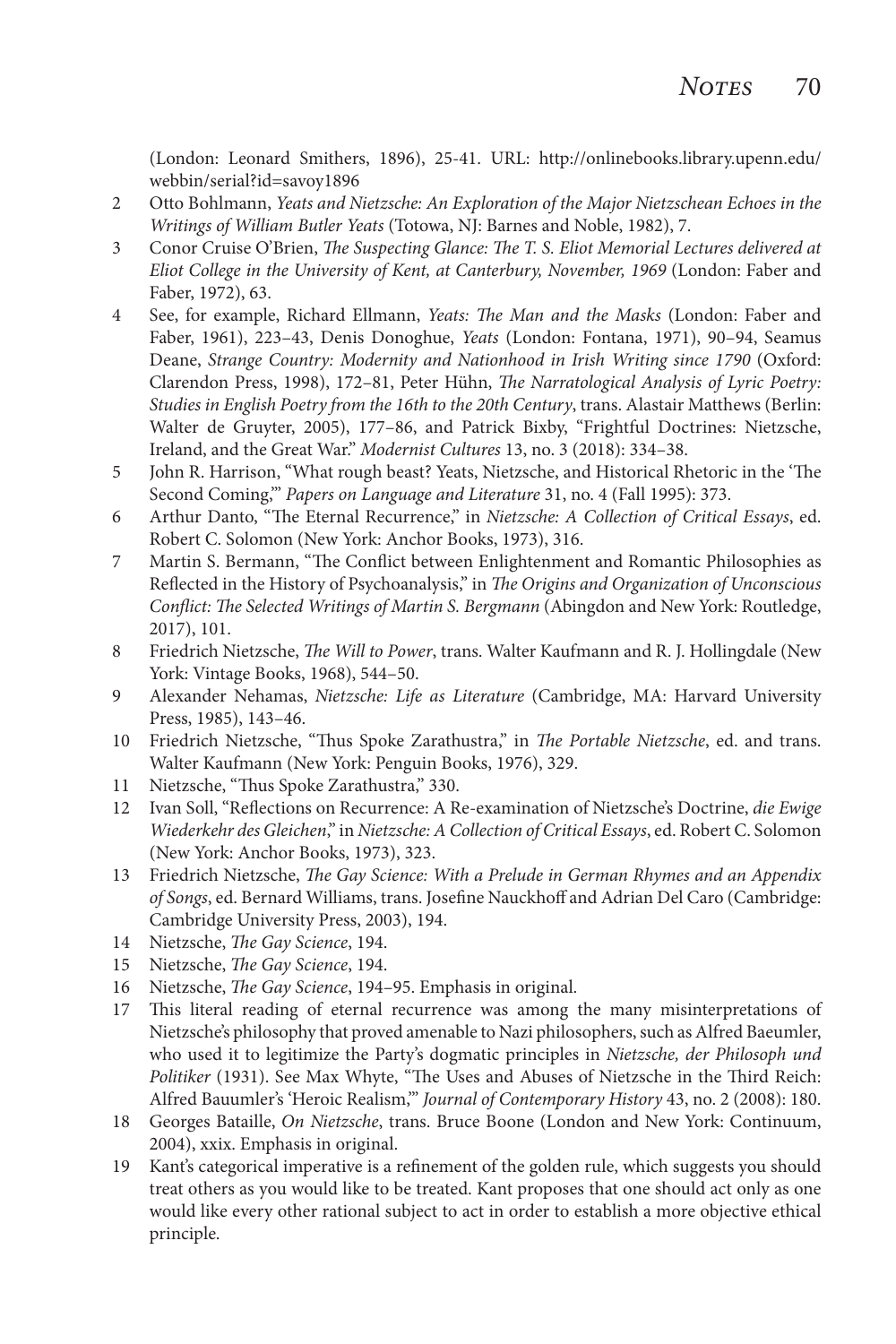## 71 *International Yeats Studies*

- 20 Gilles Deleuze, *Nietzsche and Philosophy*, trans. Hugh Tomlinson (New York: Columbia University Press, 1983), 68. Emphasis in original.
- 21 David S. Thatcher, *Nietzsche in England, 1890–1914: The Growth of a Reputation* (Toronto: Toronto University Press1970), 171.
- 22 Erich Heller, *The Importance of Nietzsche: Ten Essays* (Chicago: Chicago University Press, 1990), 133.
- 23 Frances Nesbitt Oppel, *Mask and Tragedy: Yeats and Nietzsche, 1902–10* (Charlottesville: University Press of Virginia, 1987), 61.
- 24 Patrick Bridgewater, *Nietzsche in Anglosaxony: A Study of Nietzsche's Impact on English and American Literature* (Leicester: Leicester University Press, 1972), 73.
- 25 Bohlmann, *Yeats and Nietzsche*, 157.
- 26 Kaufmann notes that Nietzsche uses the phrase "A Book of Prophecy" in this section of the manuscript in reference to a plan for a book, *The Eternal Recurrence*. See Nietzsche, *The Will to Power*, 544.
- 27 For an overview of the scale and importance of these papers, see George Mills Harper, "Yeats's Occult Papers," in *Yeats and the Occult*, ed. George Mills Harper (London: Macmillan Press, 1976), 1–11.
- 28 W. B. Yeats, *A Vision*, 2nd edn. (London: Macmillan Press, 1981), 19.
- 29 Yeats, *A Vision*, 2nd edn., 8.
- 30 Terence Brown, *The Life of W. B. Yeats: A Critical Biography* (Oxford: Blackwell Publishers, 2001), 33.
- 31 For a detailed exposition of Yeats's involvement with the Theosophical Society and the Hermetic Order of the Golden Dawn, see Ken Monteith, *Yeats and Theosophy* (New York: Routledge, 2008), and George Mills Harper, *Yeats's Golden Dawn* (London: Macmillan Press, 1974).
- 32 Margaret Mills Harper has written extensively on the automatic writing exercises that gave rise to *A Vision* and the pivotal role performed by George Yeats in this collaborative production. See, for example, Harper, *Wisdom of Two: The Spiritual and Literary Collaboration of George and W. B. Yeats* (Oxford: Oxford University Press, 2006).
- 33 Timothy Materer, "Occultism," in *W. B. Yeats in Context*, eds. David Holdeman and Ben Levitas (Cambridge: Cambridge University Press, 2010), 237–46.
- 34 Margaret Mills Harper and Catherine E. Paul, "Editors' Introduction," in *AVB* xxiii–li.
- 35 Yeats, *A Vision*, 2nd edn., 11.
- 36 The poem was written in 1919 and originally published in *The Dial* in November 1920. See W. B. Yeats, "Ten Poems," *The Dial* LXIX, no. 5 (1920): 455-66.
- 37 Yeats, *A Vision*, 2nd edn., 69.
- 38 William Blake, *The Marriage of Heaven and Hell* (London: Oxford University Press, 1975), xvi.
- 39 Nietzsche, *The Gay Science*, 121.
- 40 In *The Birth of Tragedy*, first published in 1872, Nietzsche uses the terms "Apollonian" and "Dionysian" to describe two opposing artistic energies. He associates the Apollonian with the kind of measured restraint exemplified by the practice of sculpting; the Dionysian with the intoxication of music and its capacity to facilitate the erosion of all subjectivity. See Nietzsche, "The Birth of Tragedy," in *Basic Writings of Nietzsche*, ed. and trans. Walter Kaufmann (New York: Random House, 2000), 33–38. This was Nietzsche's first book, written when he was just twenty eight years old and still very much under Schopenhauer's pessimistic spell. He rejected much of what appeared in this book in his preface to the 1886 edition, entitled "An Attempt at Self-Criticism". See "The Birth of Tragedy," 16–27.